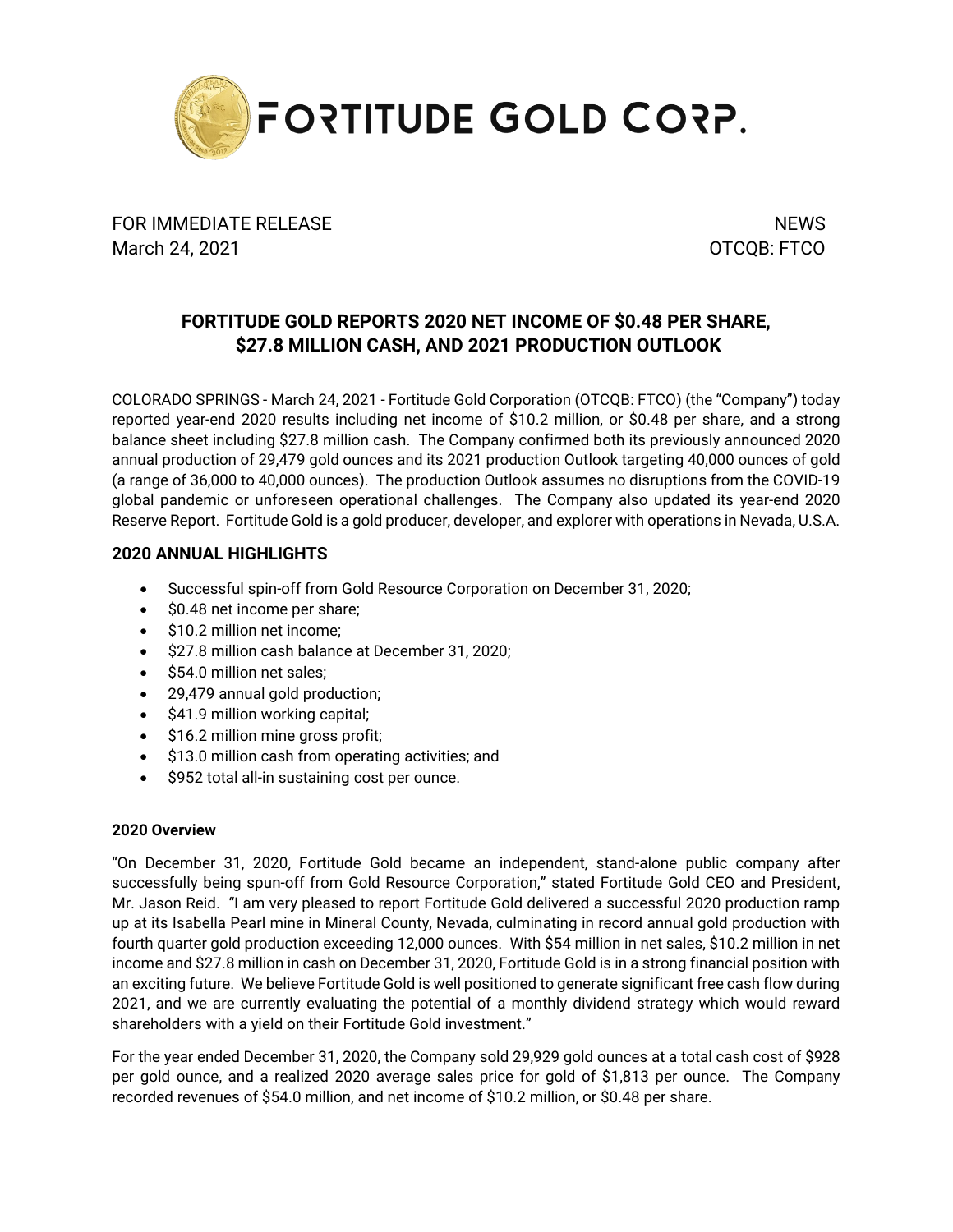The calculation of our cash cost per ounce contained in this press release is a non-GAAP financial measure. Please see "Management's Discussion and Analysis and Results of Operations" contained in the Company's recently filed Form 10-K for a complete discussion and reconciliation of the non-GAAP measures.

The following Production Statistics table summarize certain information about our operations for the years ended December 31, 2020 and 2019:

|                                                                   |           | Year ended December 31, |
|-------------------------------------------------------------------|-----------|-------------------------|
|                                                                   | 2020      | 2019                    |
| <b>Ore mined</b>                                                  |           |                         |
| Ore $(tonnes)^{(1)}$                                              | 643,518   | 934,723                 |
| Gold grade $(g/t)$                                                | 2.42      | 0.76                    |
| Low-grade stockpile (tonnes)                                      |           |                         |
| Ore (tonnes)                                                      | 160,739   | 529,959                 |
| Gold grade $(g/t)$                                                | 0.52      | 0.51                    |
| Pre-strip waste                                                   | 1,346,316 | 3,801,302               |
| Waste (tonnes)                                                    | 4,930,262 | 703,058                 |
| Metal production (before payable metal deductions) <sup>(2)</sup> |           |                         |
| Gold (ozs.)                                                       | 29,479    | 10,883                  |
| Silver (ozs.)                                                     | 28,359    | 9,752                   |

The following Sales Statistics table summarizes certain information about our operations for years ended December 31, 2020 and 2019:

|                                                               |               | Year ended December 31, |               |        |
|---------------------------------------------------------------|---------------|-------------------------|---------------|--------|
|                                                               |               | 2020                    |               | 2019   |
| Metal sold                                                    |               |                         |               |        |
| Gold (ozs.)                                                   |               | 29,929                  |               | 10,272 |
| Silver (ozs.)                                                 |               | 29,129                  |               | 8,332  |
| Average metal prices realized (1)                             |               |                         |               |        |
| Gold (\$per oz.)                                              |               | 1,813                   |               | 1,468  |
| Silver (\$per oz.)                                            |               | 21.12                   |               | 17.04  |
| Precious metal gold equivalent ounces sold                    |               |                         |               |        |
| Gold Ounces                                                   |               | 29,929                  |               | 10,272 |
| Gold Equivalent Ounces from Silver                            |               | 339                     |               | 97     |
|                                                               |               | 30,268                  |               | 10,369 |
|                                                               |               |                         |               |        |
| Total cash cost before by-product credits per gold ounce sold | \$            | 949                     | \$            | 1,054  |
| Total cash cost after by-product credits per gold ounce sold  | $\mathcal{S}$ | 928                     | <sup>\$</sup> | 1,040  |
| Total all-in sustaining cost per gold ounce sold              | \$            | 952                     | $\mathbb{S}$  | 1,049  |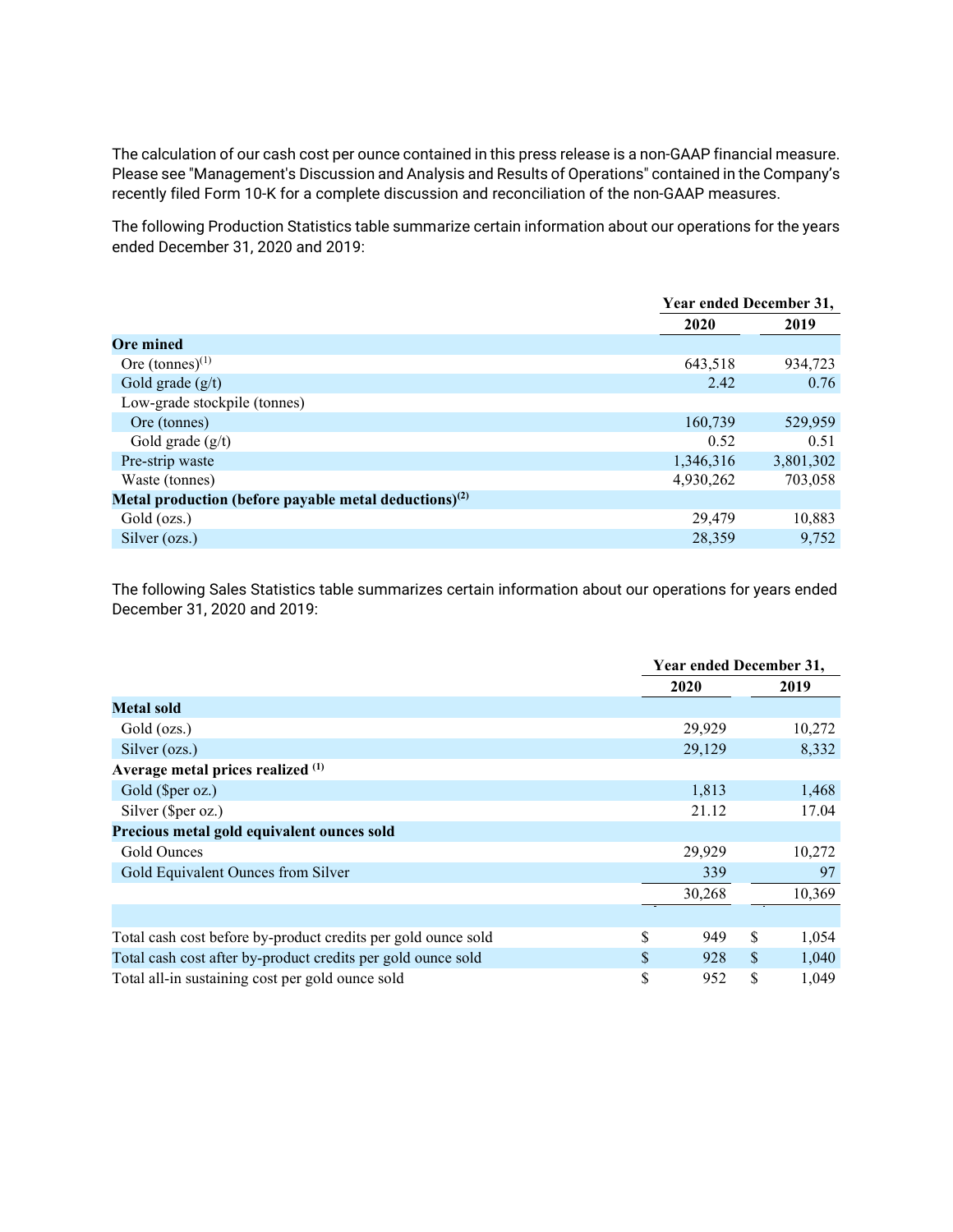### **Year-End 2020 Proven & Probable Reserve Update**

The Company updated its proven and probable ("P&P") Reserve Report as of December 31, 2020. Year-end 2020 proven and probable reserves at the Isabella Pearl Mine totaled 1,280,100 tonnes grading 3.88 g/t gold, or 159,600 gold ounces. In addition, the Company reported low grade stockpile reserves of 582,600 tonnes grading 0.51 g/t gold. The Isabella Pearl Mine commenced production in April of 2019 with an initial four-year mine life. Two years later, the current projected mine life of the Isabella Pearl Mine is estimated at three and one-half years.

As of December 31, 2020, our estimate of Proven and Probable ("P&P") reserves, all of which pertain to the Isabella Pearl Mine, were:

|                                  |               | Gold | <b>Silver</b> | <b>Precious</b><br><b>Metal</b><br>Gold<br>Equivalent | Gold          | <b>Silver</b> | <b>Precious</b><br>Metal<br>Gold<br>Equivalent |
|----------------------------------|---------------|------|---------------|-------------------------------------------------------|---------------|---------------|------------------------------------------------|
| <b>Description</b>               | <b>Tonnes</b> | g/t  | g/t           | g/t                                                   | <b>Ounces</b> | <b>Ounces</b> | <b>Ounces</b>                                  |
| Isabella Pearl Mine              |               |      |               |                                                       |               |               |                                                |
| Proven                           | 684,500       | 5.77 | 39            | 6.23                                                  | 126,900       | 867,200       | 137,200                                        |
| Probable                         | 595,600       | 1.71 | 10            | 1.83                                                  | 32,700        | 187,800       | 34,900                                         |
| <b>Proven and Probable Total</b> | 1,280,100     | 3.88 | 26            | 4.18                                                  | 159,600       | 1,055,000     | 172,100                                        |
| Low-Grade Stockpile              | 582,600       | 0.51 | 3             | 0.54                                                  | 9,600         | 50,700        | 10,200                                         |
| <b>Isabella Pearl Mine Total</b> | 1,862,700     | 2.83 | 18            | 3.04                                                  | 169,200       | 1,105,700     | 182,300                                        |

Notes to the 2020 P&P reserves:

- 1. Metal prices used for P&P reserves were \$1,477 per ounce of gold and \$17.47 per ounce of silver. These prices reflect the three-year trailing average prices for gold and silver.
- 2. Precious metal gold equivalent is 84.54:1 determined by taking gold ounces produced or sold, plus silver ounces produced or sold converted to precious metal gold equivalent ounces using the gold to silver average price ratio for the period.
- 3. For the Isabella Pearl Mine, the quantities of material within the designed pits were calculated using a cutoff grade of 0.38 Au g/t.
- 4. Mining, processing, energy, administrative and smelting/refining costs were based on 2020 actual costs for the Isabella Pearl Mine.
- 5. Metallurgical gold recovery assumptions used for the Isabella Pearl Mine were 81% for all ore which is currently being crushed. These recoveries reflect predicted average recoveries from metallurgical test programs.
- 6. Isabella Pearl P&P reserves are diluted and factored for expected mining recovery.
- 7. Figures in tables are rounded to reflect estimate precision and small differences generated by rounding are not material estimates.
- 8. 100% of the pit constrained Mineralized Material was converted to reserves.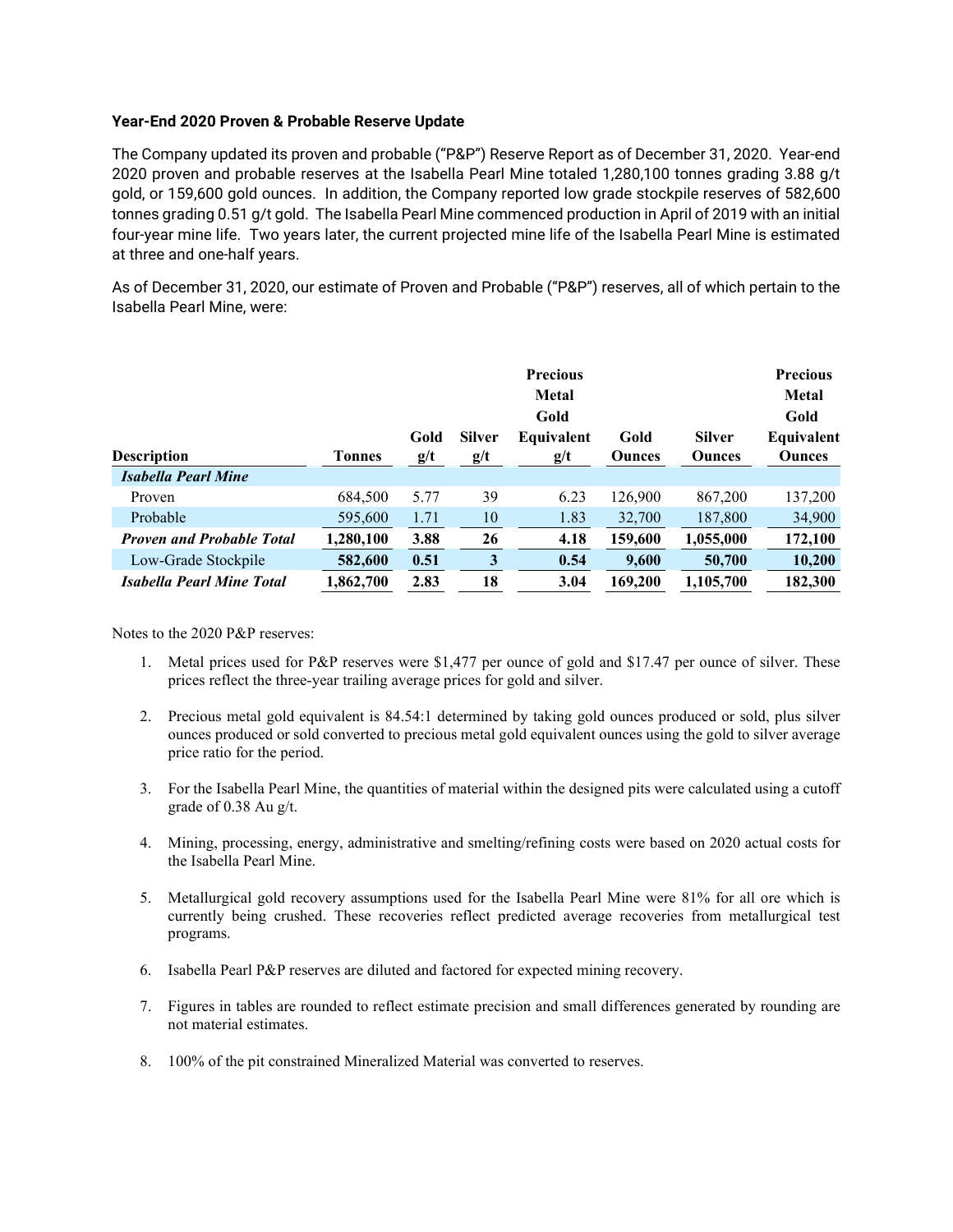The updated full reserve report will be available on the Company's website in the near future.

### **Projects Update**

Fortitude Gold successfully ramped up its gold production to targeted levels at its Isabella Pearl Mine in 2020. The Company is targeting 40,000 ounces of gold (a range of 36,000 to 40,000 gold ounces) during the 2021 production year, assuming no disruptions from the COVID-19 global pandemic or unforeseen operational challenges.

In June 2020, the Company acquired the 9,334-acre Golden Mile property in Mineral County, Nevada. With the addition of the Golden Mile property, including the staking of 88 additional unpatented claims to expand the land holding to 10,611 acres at Golden Mile, the Company's Nevada Mining Unit now consist of five high-grade gold properties in south central Nevada's Walker Lane Mineral Belt covering more than 29,700 acres. The flagship Isabella Pearl Mine is currently in production, the Golden Mile property is in a resource delineation phase, while the additional three properties are in various stages of exploration.

## **Exploration Program**

The Company's exploration activities in 2020 included 99 drill holes totaling 6,763 meters at the Isabella Pearl, including in-fill at the Isabella and step-out drilling on the Scarlet and Silica Knob targets. While an initial defined resource at Scarlet was identified, additional drilling at both targets is planned for 2021.

In December of 2020, seven drill holes totaling 2,627 meters were completed at the Golden Mile property. The Company targets to complete a maiden resource estimate during 2021. Phase one drill results have been recently received and are currently being analyzed and modeled.

The Company completed 11 drill holes at its East Camp Douglas exploration property in December of 2020 totaling 1,565 meters. The drilling targeted three initial areas in the lithocap target area: Discovery Breccia, Gypsum Shaft and D2 Cliffs. These potentially mineralized zones are hosted in brecciated and vuggy silicified volcanic rock with a high degree of oxidation. In 2021, the Company plans additional drill programs to evaluate the resource potential of the gold-bearing silicified volcanic rocks at the lithocap target area. Results from the maiden drill program at East Camp Douglas are pending and are expected in the coming weeks due to extensive delays at third party assay labs.

In 2021, the Company anticipates spending approximately \$5.4 million for exploration activities at its Nevada Mining Unit. Exploration expenses may be modified depending on exploration results, metal market conditions and available capital.

# **See Accompanying Tables**

*The following information summarizes the results of operations for Fortitude Gold Corporation for the years ended December 31, 2020 and 2019, its financial condition as of December 31, 2020 and 2019 and its cash flows for the years ended December 31, 2020 and 2019. The summary data as of December 31, 2020 and 2019 and for the years ended December 31, 2020 and 2019 is derived from its audited financial statements contained in its annual report on Form 10-K for the year ended December 31, 2020, but do not include the footnotes and other information that is included in the complete financial statements. Readers are urged to review the Company's Form 10-K in its entirety, which can be found on the SEC's website at [www.sec.gov.](http://www.sec.gov/)*

*The calculation of its cash cost before by-product credits per gold ounce sold, total cash cost after by-product credits per gold ounce sold and total all-in sustaining cost per gold ounce sold contained in this press release are non-GAAP*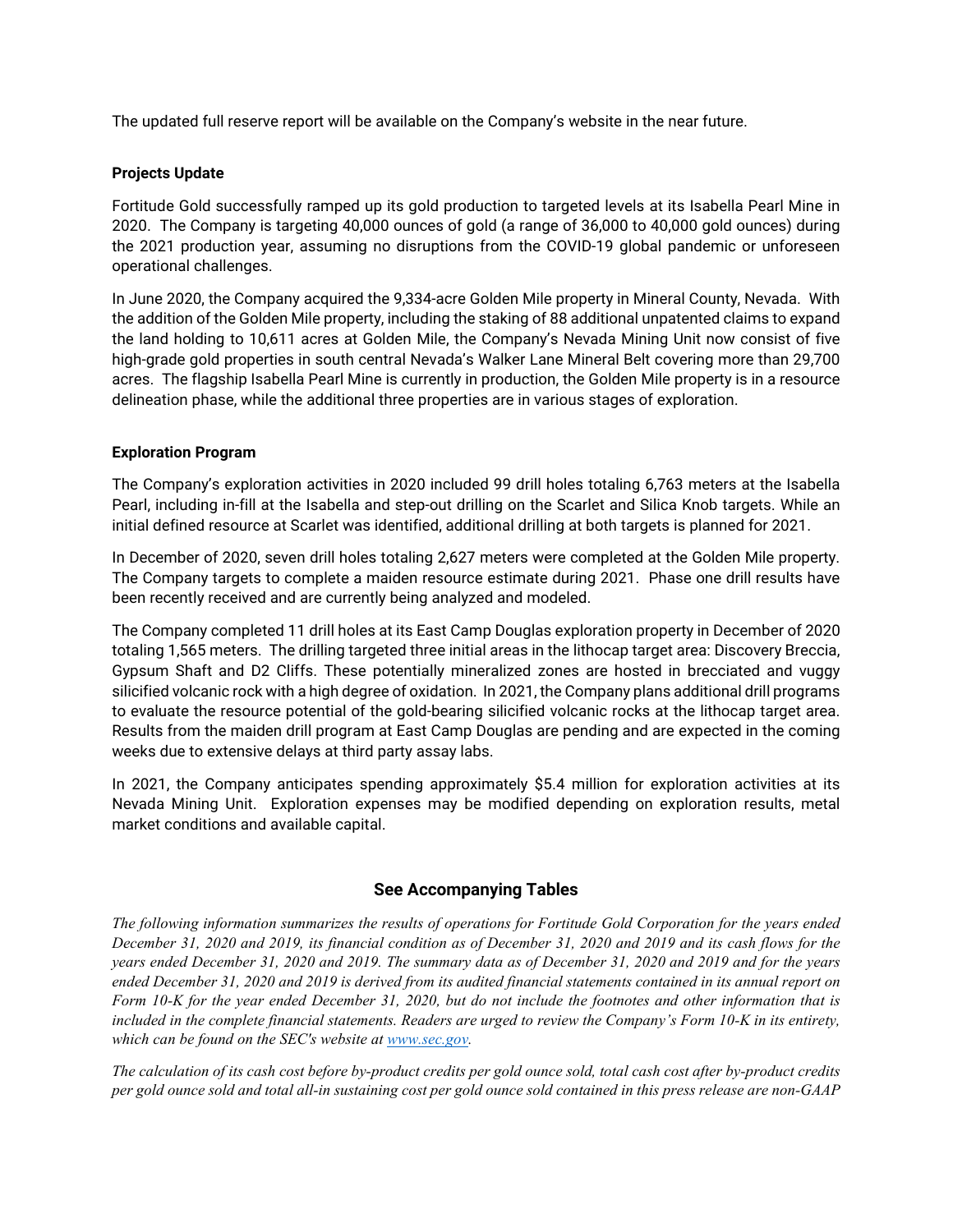*financial measures. Please see "Management's Discussion and Analysis and Results of Operations" contained in the Company's most recent Form 10-K for a complete discussion and reconciliation of the non-GAAP measures.*

## **FORTITUDE GOLD CORPORATION CONSOLIDATED BALANCE SHEETS** *(U.S. dollars in thousands, except share and per share amounts)*

|                                                                               | December 31,<br>2020 |    | December 31,<br>2019 |  |
|-------------------------------------------------------------------------------|----------------------|----|----------------------|--|
| <b>ASSETS</b>                                                                 |                      |    |                      |  |
| Current assets:                                                               |                      |    |                      |  |
| Cash and cash equivalents                                                     | \$<br>27,774         | \$ | 866                  |  |
| Accounts receivable                                                           | 145                  |    |                      |  |
| Inventories                                                                   | 23,051               |    | 10,624               |  |
| Prepaid expenses and other current assets                                     | 1,962                |    | 319                  |  |
| Total current assets                                                          | 52,932               |    | 11,809               |  |
| Property, plant and mine development, net                                     | 50,990               |    | 60,017               |  |
| Operating lease assets, net                                                   | 6,198                |    | 7,125                |  |
| Deferred tax assets                                                           | 959                  |    |                      |  |
| Other non-current assets                                                      | 1,946                |    | 4,985                |  |
| Total assets                                                                  | \$<br>113,025        | \$ | 83,936               |  |
| LIABILITIES AND SHAREHOLDERS' EQUITY                                          |                      |    |                      |  |
| Current liabilities:                                                          |                      |    |                      |  |
| Accounts payable                                                              | \$<br>1,715          | \$ | 5,406                |  |
| Loans payable, current                                                        | 665                  |    | 879                  |  |
| Finance lease liabilities, current                                            | 398                  |    | 438                  |  |
| Operating lease liabilities, current                                          | 6,198                |    | 7,125                |  |
| Mining taxes payable                                                          | 1,001                |    |                      |  |
| Other current liabilities                                                     | 1,092                |    | 454                  |  |
| Total current liabilities                                                     | 11,069               |    | 14,302               |  |
| Asset retirement obligations                                                  | 3,844                |    | 2,486                |  |
| Loans payable, long-term                                                      | 117                  |    | 782                  |  |
| Finance lease liabilities, long-term                                          | 27                   |    | 426                  |  |
| <b>Total liabilities</b>                                                      | 15,057               |    | 17,996               |  |
| Shareholders' equity:                                                         |                      |    |                      |  |
| Preferred stock - \$0.01 par value, 20,000,000 shares authorized and nil      |                      |    |                      |  |
| outstanding at December 31, 2020 and nil shares authorized and outstanding at |                      |    |                      |  |
| December 31, 2019                                                             |                      |    |                      |  |
| Common stock - \$0.01 par value, 200,000,000 shares authorized and            |                      |    |                      |  |
| 21,211,208 shares outstanding at December 31, 2020 and \$0.001 par value,     |                      |    |                      |  |
| 10,000 shares authorized and outstanding at December 31, 2019                 | 212                  |    |                      |  |
| Additional paid-in capital                                                    | 99,682               |    | 78,083               |  |
| Accumulated deficit                                                           | (1,926)              |    | (12, 143)            |  |
| Total shareholders' equity                                                    | 97,968               |    | 65,940               |  |
| Total liabilities and shareholders' equity                                    | \$<br>113,025        | \$ | 83,936               |  |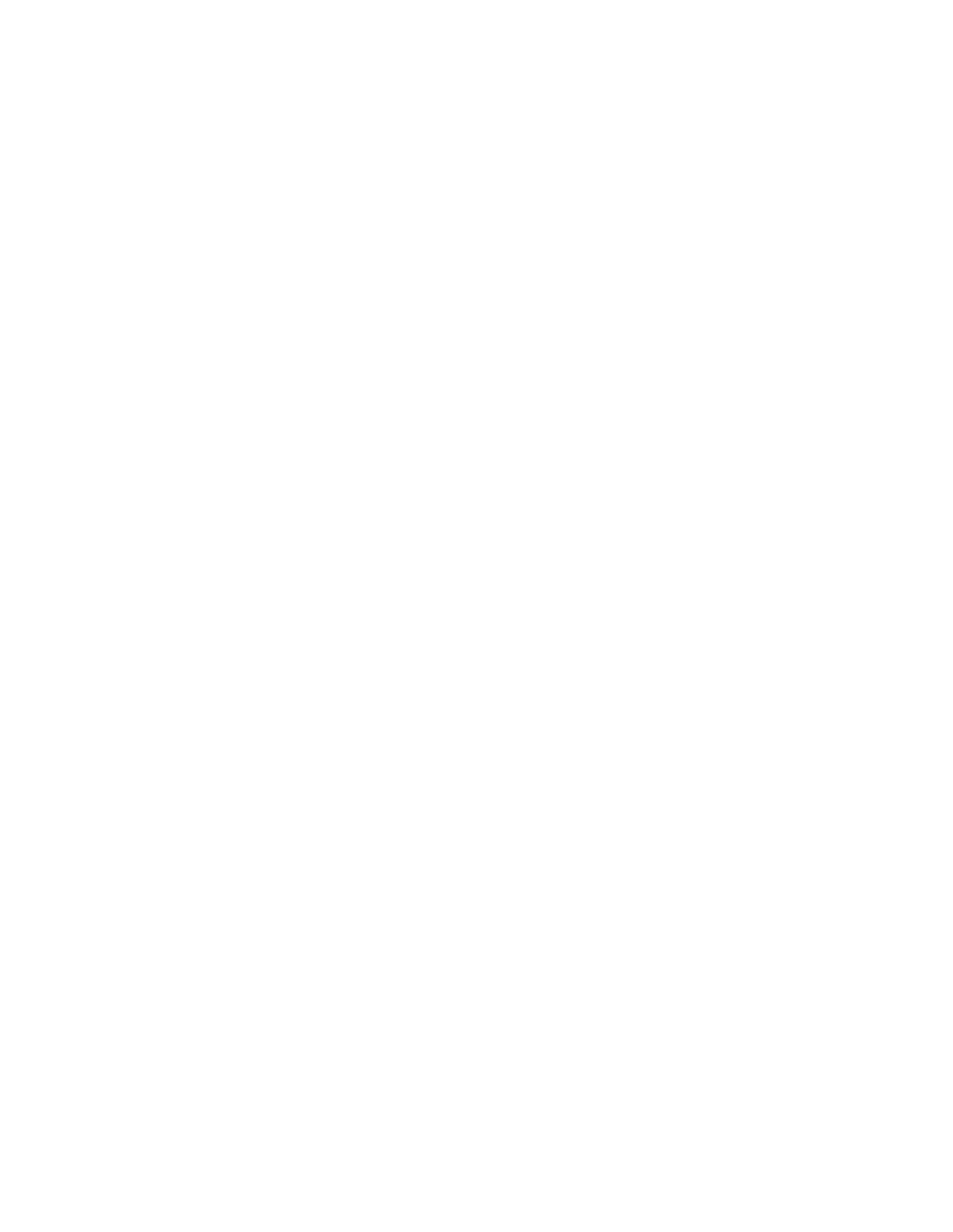# **FORTITUDE GOLD CORPORATION CONSOLIDATED STATEMENTS OF OPERATIONS**

*For the years ended December 31, 2020 and 2019 (U.S. dollars in thousands, except share and per share amounts)*

|                                              |              | <b>Year ended</b><br>December 31, |         |  |
|----------------------------------------------|--------------|-----------------------------------|---------|--|
|                                              |              |                                   |         |  |
|                                              | 2020         |                                   | 2019    |  |
| Sales, net                                   | \$<br>53,967 | $\mathbb{S}$                      | 15,065  |  |
| Mine cost of sales:                          |              |                                   |         |  |
| Production costs                             | 27,495       |                                   | 10,664  |  |
| Depreciation and amortization                | 10,241       |                                   | 3,884   |  |
| Reclamation and remediation                  | 48           |                                   | 34      |  |
| Total mine cost of sales                     | 37,784       |                                   | 14,582  |  |
| Mine gross profit                            | 16,183       |                                   | 483     |  |
| Costs and expenses:                          |              |                                   |         |  |
| General and administrative expenses          | 2,882        |                                   | 2,375   |  |
| <b>Exploration</b> expenses                  | 2,648        |                                   | 932     |  |
| Other expense, net                           | 233          |                                   | 168     |  |
| Total costs and expenses                     | 5,763        |                                   | 3,475   |  |
| Income (loss) before income and mining taxes | 10,420       |                                   | (2,992) |  |
| Income and mining tax expense                | 203          |                                   |         |  |
| Net income (loss)                            | \$<br>10,217 | $\$$                              | (2,992) |  |
| Net income (loss) per common share:          |              |                                   |         |  |
| <b>Basic and Diluted</b>                     | \$<br>0.48   | \$                                | (299)   |  |
| Weighted average shares outstanding:         |              |                                   |         |  |
| <b>Basic and Diluted</b>                     | 21,211,208   |                                   | 10,000  |  |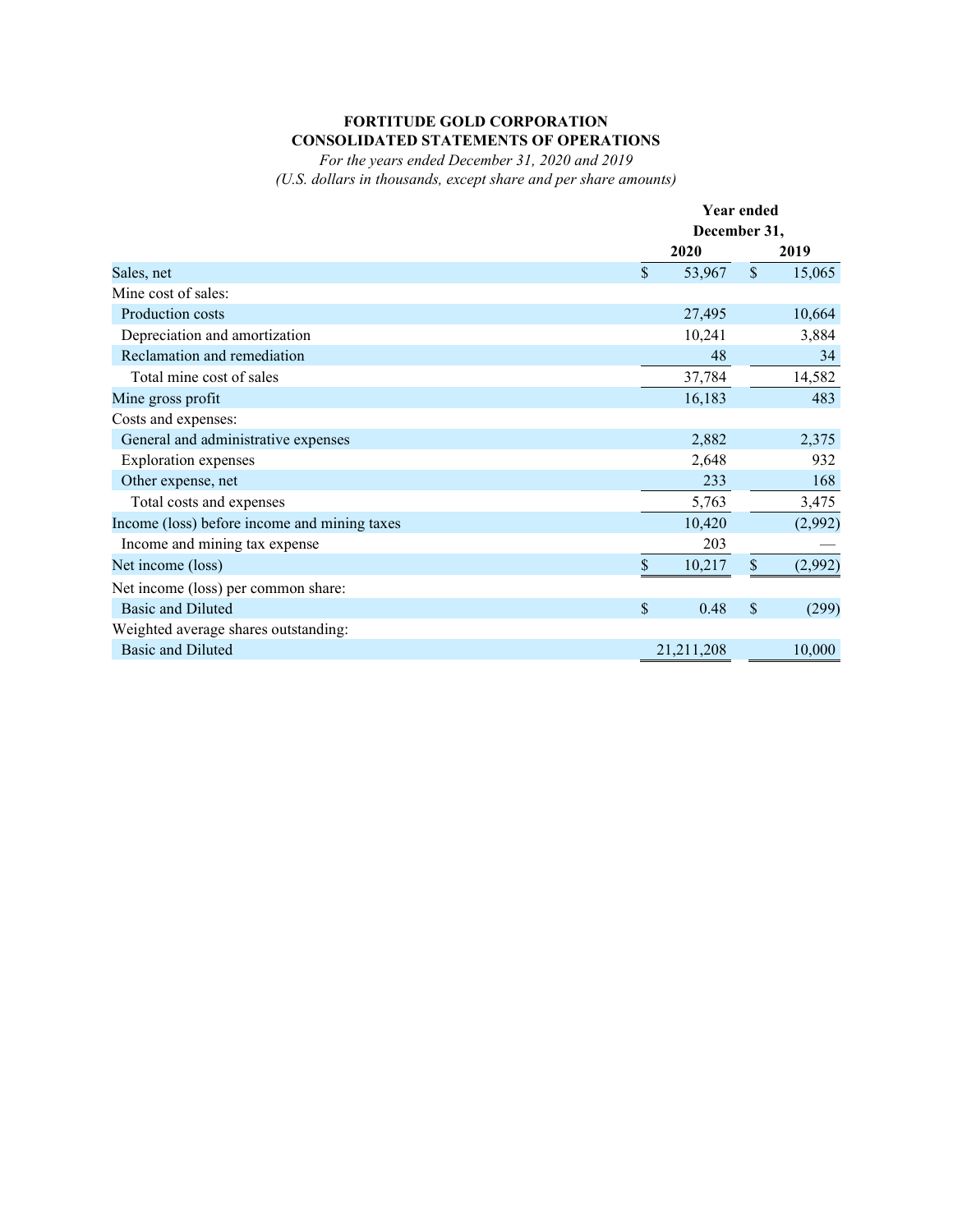# **FORTITUDE GOLD CORPORATION CONSOLIDATED STATEMENTS OF CASH FLOWS**

*For the years ended December 31, 2020 and 2019 (U.S. dollars in thousands)*

|                                                                                      |             | 2020     |      | 2019      |  |
|--------------------------------------------------------------------------------------|-------------|----------|------|-----------|--|
| Cash flows from operating activities:                                                |             |          |      |           |  |
| Net income (loss)                                                                    | \$          | 10,217   | \$   | (2,992)   |  |
| Adjustments to reconcile net income (loss) to net cash from operating<br>activities: |             |          |      |           |  |
| Depreciation and amortization                                                        |             | 10,377   |      | 4,022     |  |
| Deferred taxes                                                                       |             | (959)    |      |           |  |
| Other operating adjustments                                                          |             | 48       |      | 18        |  |
| Changes in operating assets and liabilities:                                         |             |          |      |           |  |
| Accounts receivable                                                                  |             | (145)    |      |           |  |
| Inventories                                                                          |             | (2,300)  |      | (6, 490)  |  |
| Prepaid expenses and other current assets                                            |             | (1,643)  |      | 346       |  |
| Other non-current assets                                                             |             | (2,085)  |      | (3,600)   |  |
| Accounts payable and other accrued liabilities                                       |             | (1,508)  |      | 3,617     |  |
| Mining taxes payable                                                                 |             | 1,001    |      |           |  |
| Net cash provided by (used in) operating activities                                  |             | 13,003   |      | (5,079)   |  |
|                                                                                      |             |          |      |           |  |
| Cash flows from investing activities:                                                |             |          |      |           |  |
| Capital expenditures                                                                 |             | (6, 488) |      | (22, 538) |  |
| Net cash used in investing activities                                                |             | (6, 488) |      | (22, 538) |  |
|                                                                                      |             |          |      |           |  |
| Cash flows from financing activities:                                                |             |          |      |           |  |
| Contributions from GRC                                                               |             | 21,711   |      | 29,635    |  |
| Repayment of loans payable                                                           |             | (879)    |      | (812)     |  |
| Repayment of capital leases                                                          |             | (439)    |      | (410)     |  |
| Net cash provided by financing activities                                            |             | 20,393   |      | 28,413    |  |
|                                                                                      |             |          |      |           |  |
| Net increase in cash and cash equivalents                                            |             | 26,908   |      | 796       |  |
| Cash and cash equivalents at beginning of period                                     |             | 866      |      | 70        |  |
| Cash and cash equivalents at end of period                                           | \$          | 27,774   | \$   | 866       |  |
|                                                                                      |             |          |      |           |  |
| <b>Supplemental Cash Flow Information</b>                                            |             |          |      |           |  |
| Interest expense paid                                                                | \$          | 86       | \$   | 139       |  |
| Income and mining taxes paid                                                         | \$          |          | \$   |           |  |
| Non-cash investing activities:                                                       |             |          |      |           |  |
| Change in capital expenditures in accounts payable                                   | \$          | (1, 544) | \$   | (1, 174)  |  |
| Change in estimate for asset retirement costs                                        | $\$$        | 1,159    | $\$$ | 1,726     |  |
| <b>Stock contributed from Parent</b>                                                 | \$          | 100      | \$   |           |  |
| Right-of-Use assets acquired through operating lease                                 | $\mathbb S$ | 7,265    | $\$$ |           |  |
| Equipment purchased through loan payable                                             | \$          |          | \$   | 330       |  |
| Equipment purchased under finance lease                                              | $\$$        |          | $\$$ | 56        |  |